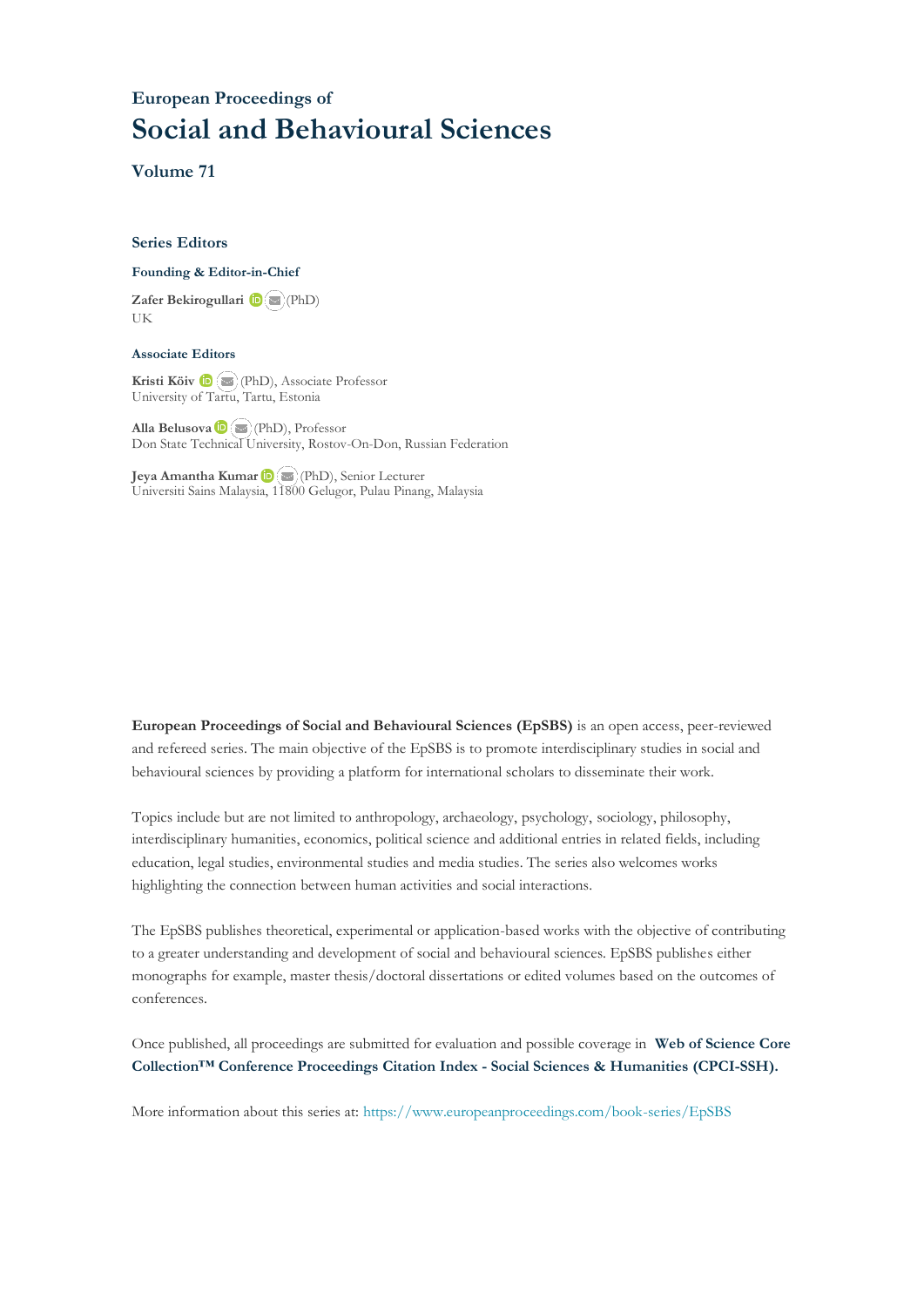# STRATEGIC MANAGEMENT IN AN INTERNATIONAL ENVIRONMENT: THE NEW CHALLENGES FOR INTERNATIONAL BUSINESS AND LOGISTICS IN THE AGE OF INDUSTRY 4.0

Selected, peer-reviewed papers from the

15th International Strategic Management Conference (ISMC 2019), 27-29 June, 2019, Poznan, Poland

### Edited by:



Editor(s) Affiliation(s):

**Mehtap Özşahin** Gebze Technical University, Turkey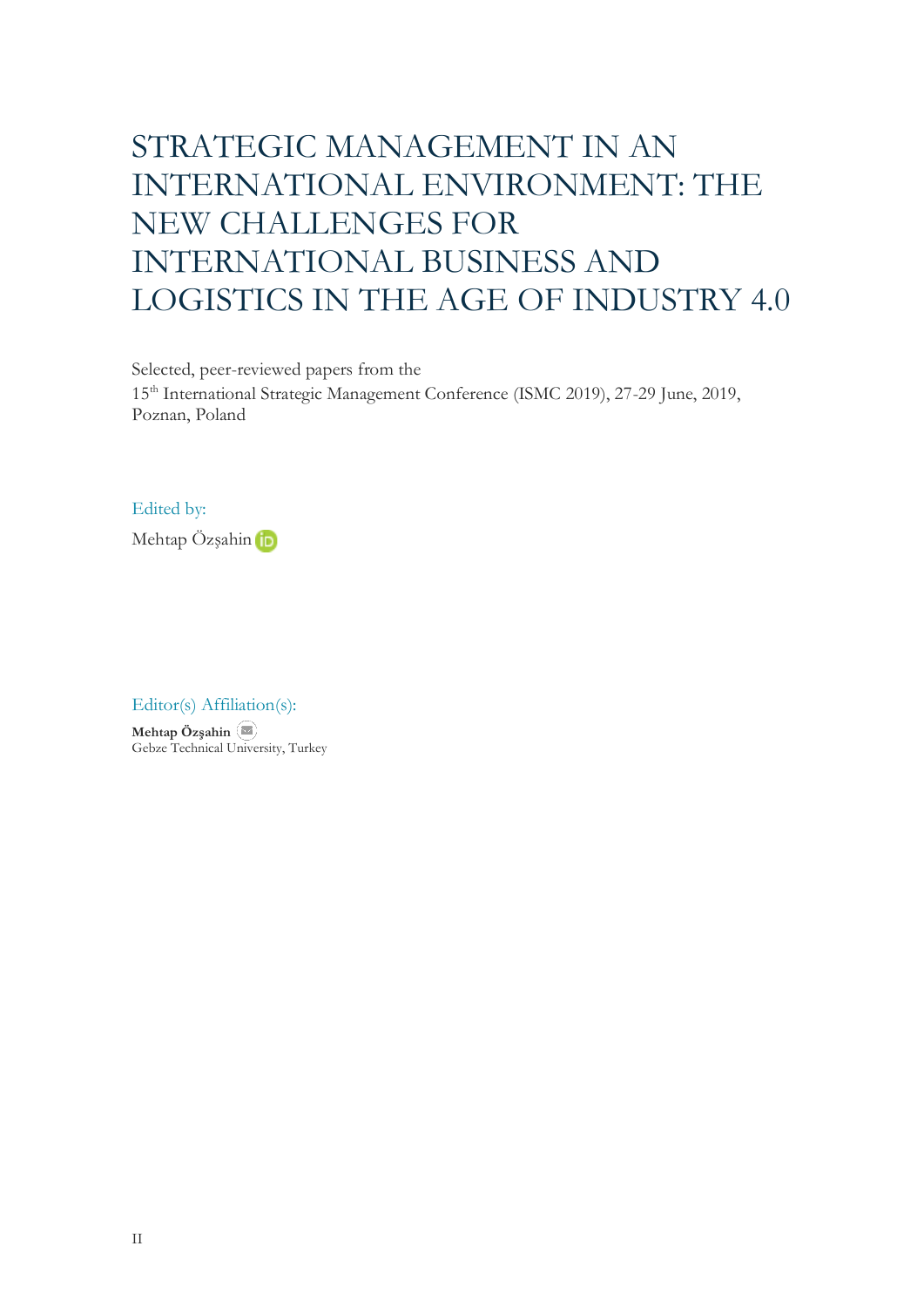

ISSN: 2357-1330 (online).

European Proceedings of Social and Behavioural Sciences

ISBN: 978-1-80296-070-9 (e-book)

STRATEGIC MANAGEMENT IN AN INTERNATIONAL ENVIRONMENT: THE NEW CHALLENGES FOR INTERNATIONAL BUSINESS AND LOGISTICS IN THE AGE OF INDUSTRY 4.0

[https://doi.org/10.15405/epsbs\(2357-1330\).2019.10.2](https://doi.org/10.15405/epsbs(2357-1330).2019.10.2)



© The Editor(s) and The Author(s) 2019. This is an open access book distributed under the Creative Commons CC License BY-NC-ND 4.0. Unported License, permitting all non-commercial use, distribution, and reproduction in any medium, provided the original work is properly cited.

This book is published by the registered company Future Academy which is registered under the ISO London Limited. The registered company address is: 293 Green Lanes, Palmers Green, London, United Kingdom, N13 4XS

Reg. Number: 9219513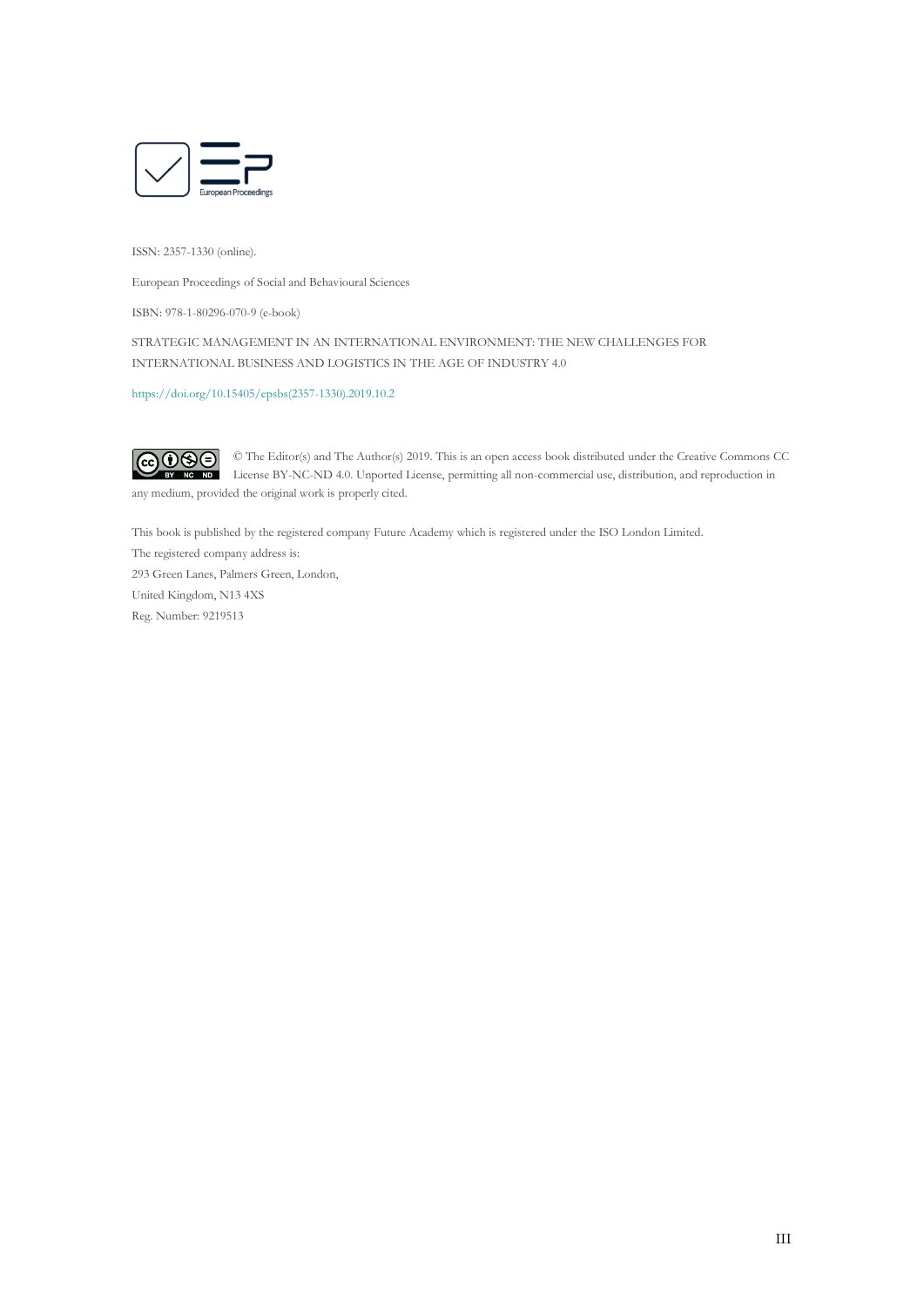## **Preface**

On behalf of the organizing committee, I am pleased to present the proceedings containing selected, peer reviewed papers from the 15th International Strategic Management Conference (ISMC 2019) which was held in June 27-29, 2019, in Poznan, Poland.

The objective of the conference was to set a synergetic platform for discussions and exchange of views among strategists and practitioners coming from different backgrounds and countries. During the Conference, the principal impact of the strategic management on the recent and future global developments in the fields of economy and business was highlighted.

The conference comprised one keynote speech. The conference submission management system is maintained via e-mail. The total number of abstracts submitted to the conference was 80, while the number of accepted and presented paper was 61 and 51 respectively. Each author was allotted 15-20 minutes to present their paper. The conference's international flavour was provided by participants who came from Albania, Brazil, UAE, Greece, Hungary, India, Italy, Japan, Latvia, Malaysia, North Cyprus, P.R.China, Poland, Romania, Russia, Slovak Republic, South Korea, Turkey and USA. The best paper award went to the paper entitled *"Using Mind Genomics to Understand the Specifics of a Customer's Mind"* by Orkida Ilollari, Petraq Papajorgji, Attila Gere, Ryan Zemel, and Howard Moskowitz.

The review process for the papers was stringent. The software program Turnitin was used for peer review and plagiarism detection. Each submission was subjected to a double-blind review process by two reviewers. During the review process, one paper is submitted to 2 reviewers. If two reviewers state inconsistent opinions (1 Accept-1 Reject) paper is submitted to the third reviewer for the last decision. The number of submissions received and reviewed was 80 and the number of submissions accepted was 61 indicating an acceptance rate of 76,25%. A total of 54 reviewers were involved in the review process.

4 July, 2018

Lutfihak Alpkan, Prof. Dr. Istanbul Technical University, Turkey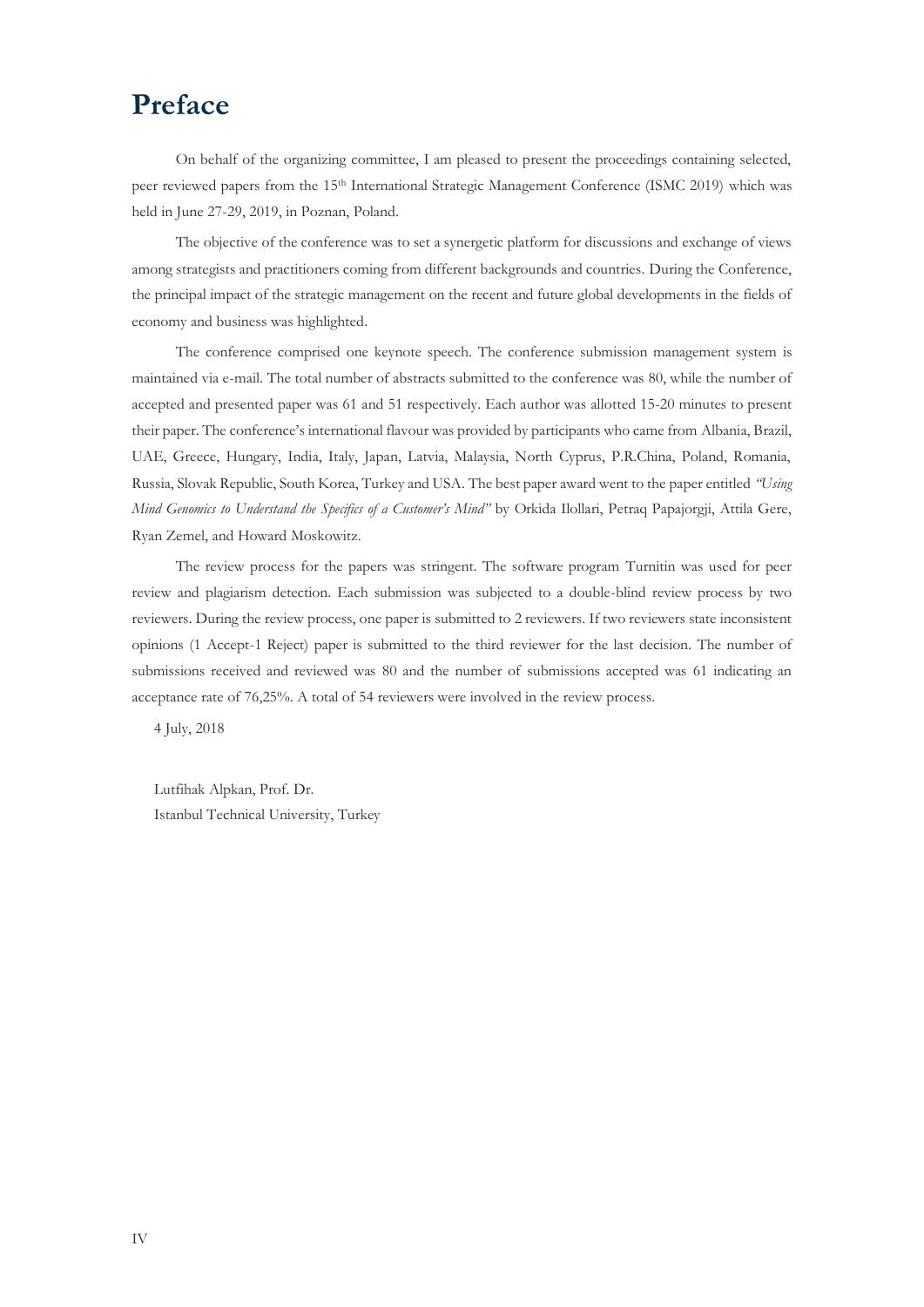### **Chairs**

Co-chair, Lutfihak Alpkan, Prof. Dr. *Istanbul Technical University, Turkey*

Co-chair, Cemal Zehir, Prof. Dr.

*Yildiz Technical University, Turkey*

Co-chair, Oya Erdil, Prof.Dr. *Gebze Technical University, Turkey*

Co-chair, Mehtap Özşahin, Assoc. Prof. *Gebze Technical University, Turkey*

## **International Scientific/Editorial Committee Members**

- A. Asuman Akdogan Erciyes University, Turkey
- Arkadiusz Kawa Poznań University Of Economics And Business, Poland
- Cemal Zehir Yildiz Technical University, Turkey
- Dababrata N.Chowdhury University Campus Suffolk , Ipswich Uk
- Francesco Scalera University Of Bari, Italy
- Jamaluddin H. Husain Purdue University, Usa
- Janis Priede University Of Latvia, Latvia
- Ludmila Mladkova University Of Economics Prague-Czechia
- Lutfihak Alpkan Istanbul Technical University, Turkey
- **■** Maciej Szymczak Poznań University of Economics And Business, Poland
- Oya Erdil Gebze Technical University, Turkey
- Piotr Banaszyk Poznań University of Economics and Business, Poland
- Richard Lynch Middlesex University, London-Uk
- Selim Zaim Istanbul Technical University, Turkey
- Ugur Yozgat Marmara University, Turkey
- Zbigniew Bentyn Poznań University of Economics And Business, Poland
- Zhongqi Jin Middlesex University, London-Uk)

## **Organizing Committee Members**

- Lütfihak Alpkan Istanbul Technical University, Turkey
- Oya Erdil, Gebze Technical Universit,Turkey
- Cemal Zehir Yıldız Technical University, Turkey
- Anna Łupicka Poznań University of Economics and Business, Poland
- Tatyana Yuryevna Bykova Chelyabinsk State University, Russia
- Ludmila Mladkova University of Economics Prague-Czechia
- Meral Elci Gebze Technical University, Turkey
- Piotr Banaszyk Poznań University of Economics and Business, Poland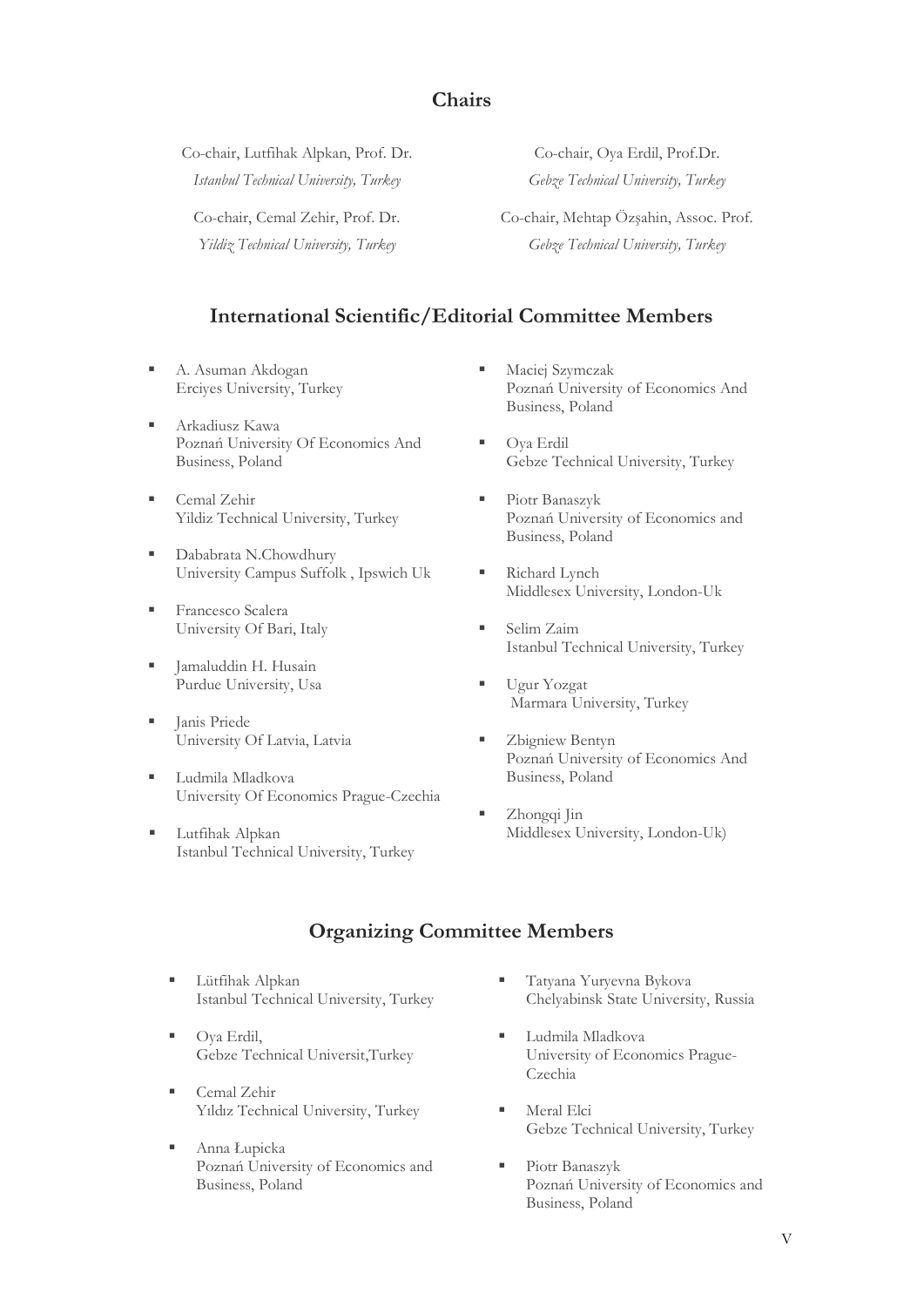- Dababrata N.Chowdhury University Campus Suffolk , UK
- **Ebru Tumer Kabadayi** Gebze Technical University, Turkey
- **Example 5 Francesco Scalera** University of Bari, Italy
- Jamaluddin H. Husain Purdue University Calumet, USA
- **I** Janis Priede University of Latvia, Latvia
- Justyna Światowiec-Szczepańska Poznań University of Economics and Business, Poland
- **Elena Aleksandrovna Yukhmina** Chelyabinsk State University, Russia
- Richard Lynch Middlesex University, UK
- Selim Aren Yildiz Technical University, Turkey
- **Tanses Yasemin Gülsoy** Beykent University, Turkey
- Zafer Acar Piri Reis University, Turkey
- **EXPLOSURE 2** Zbigniew Bentyn Poznań University of Economics and Business, Poland
- Zhongqi Jin Middlesex University, UK

## **Keynote Speakers**

**Digital and Smart Logistics - Managing Supply Chain 4.0: Concepts, Components, and Strategic Perspective** Maciej Szymczak, Prof. Dr. Poznan University of Economics and Business, Poland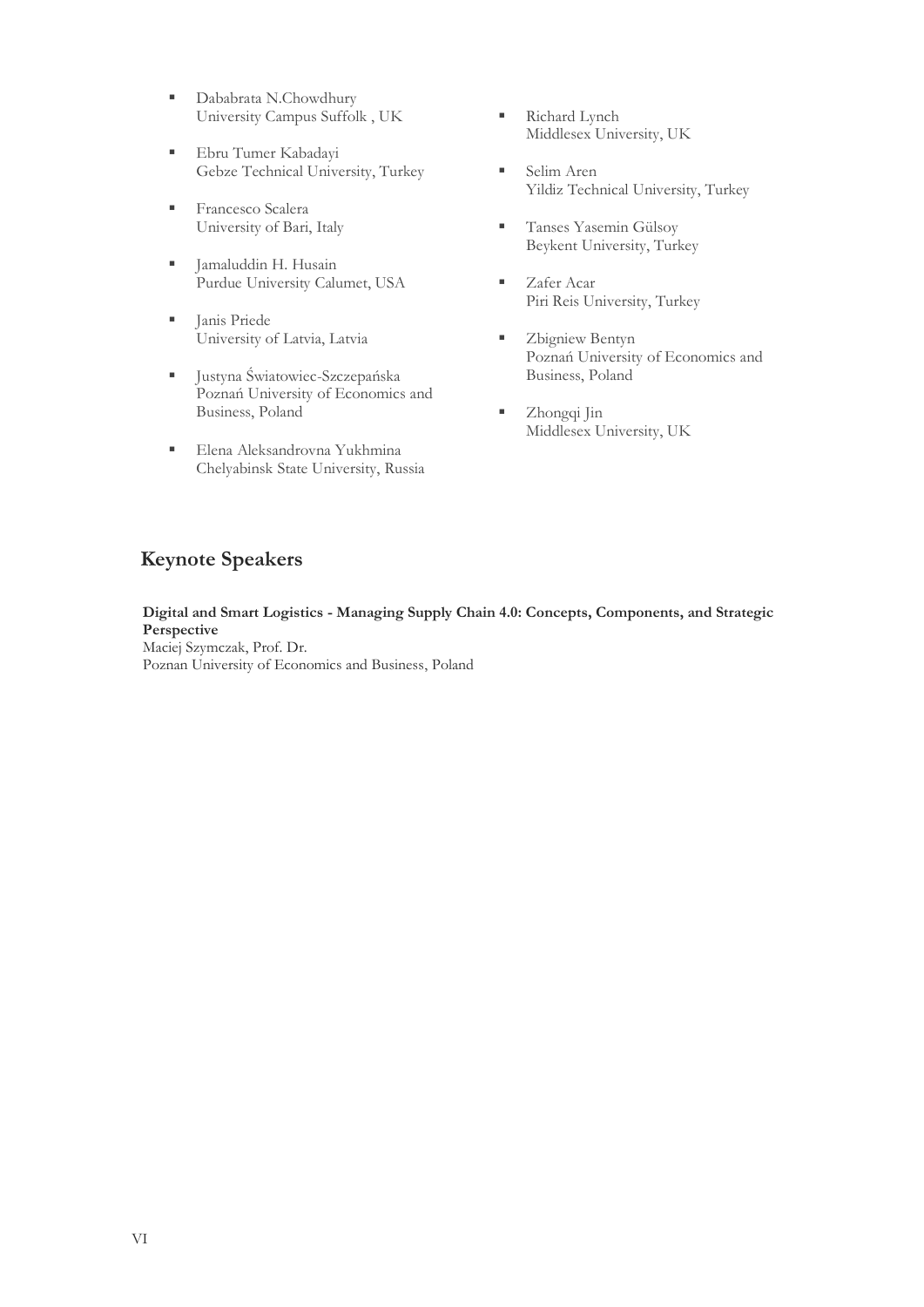# **Table of Contents**

#### **No: 1**

Title: Social Policy Requirements For The Digitalized World Of Work *Pages: 1-8* Author(s): Gaye Karacay, **Lutfihak Alpkan**

#### **No: 2**

Title: Collaborative Mitigation Strategies And Supply Chain Risk Management: Information Processing Theory Perspective *Pages: 9-19*

Author(s): **Yesim Can Sağlam,** Bülent Sezen, Sibel Yıldız Çankaya

#### **No: 3**

Title: Strategic Brand Positioning In A Modern Academia *Pages: 20-29* Author(s): **Yulia Stukalina**

#### **No: 4**

Title: The Relation Between Leadership Styles And Conflict Management Strategies Of Hospital Managers *Pages: 30-44* Author(s): **Hilal Kamer,** Metin Ateş, Rehat Faikoğlu

#### **No: 5**

Title: Consumer Perceptions Of User Experience And Risk: A Research On Online Shopping *Pages: 45-60* Author(s): **Bahadır Ayar,** Öykü Orcan, T. Sabri Erdil

#### **No: 6**

Title: Factors Shaping Logistic Customer Service Of E-Commerce In Selected European Countries *Pages: 61-68* Author(s): **Justyna Majchrzak-Lepczyk,** Anna Łupicka

#### **No: 7**

Title: Strategic Management In Aviation Sector: Research On Flight Training Organizations In Turkey *Pages: 69-81* Author(s): Sevda Ahmedian, **Semih Soran**

#### **No: 8**

Title: Traditional And Light Commercial Vehicles Sharing Transport In The City –Cost Assessment *Pages: 82-91* Author(s): **Piotr Banaszyk,** Szymon Grabański, Hubert Igliński

#### **No: 9**

Title: Influence Of Brexit On Uk Logistics Performance *Pages: 92-100* Author(s): **Zbigniew Bentyn**

#### **No: 10**

Title: Innovation Management In A Constraint Environment: Challenges In The Age Of Sustainability *Pages: 101-112* Author(s): **Jayshree Patnaik,** Bhaskar Bhomick

#### **No: 11**

Title: The Effects Of Background Music Dimensions On Customer Attitude Towards Retail Store *Pages: 113-122* Author(s): **Esra Ovalı**

#### **No: 12**

Title: Logistics, Satisfaction And Loyalty In E-Commerce Value Network: Discriminant Approach *Pages: 123-133* Author(s): Arkadiusz Kawa, **Justyna Światowiec-Szczepańska**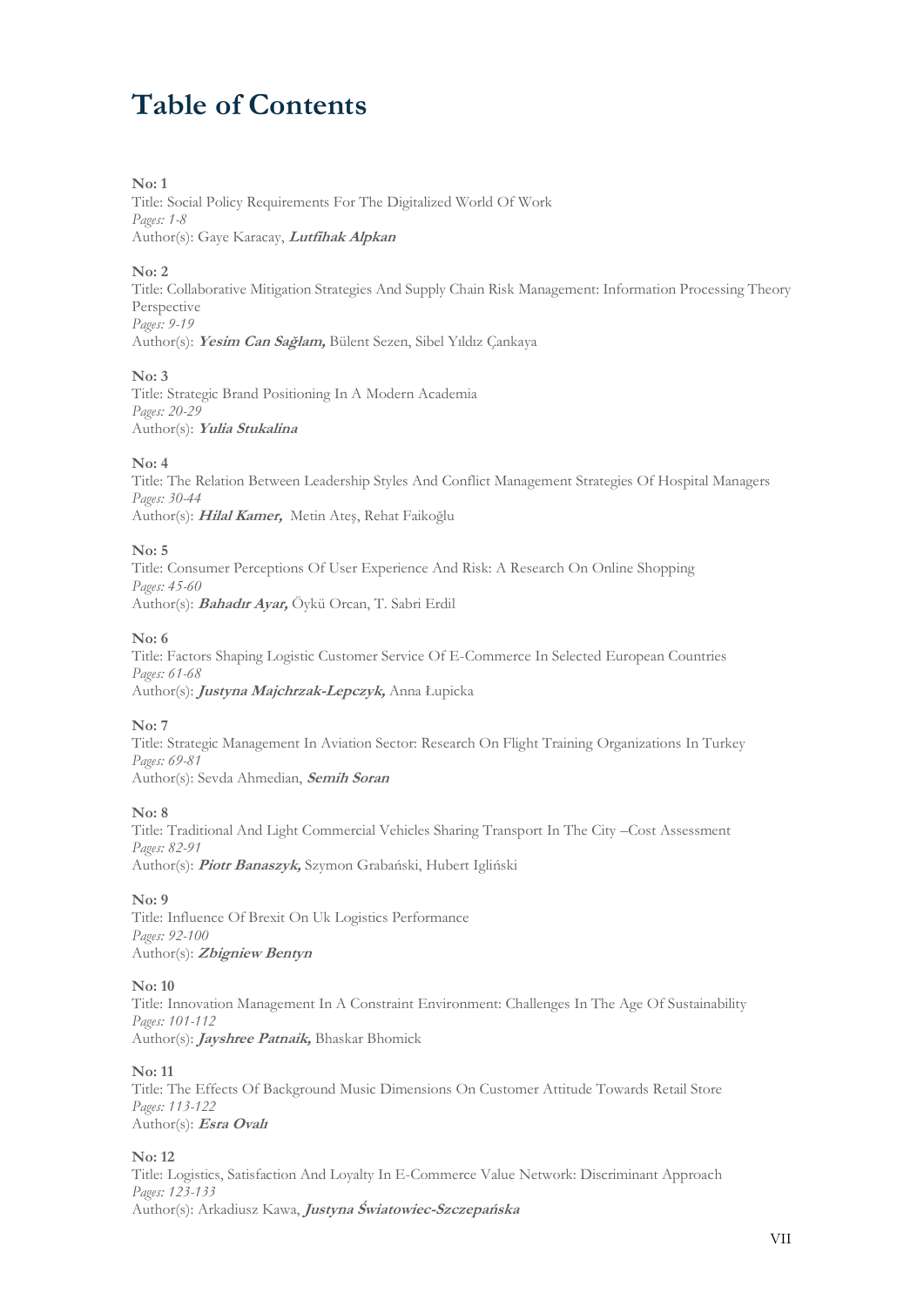#### **No: 13**

Title: Effects Of Liabilities Of Foreignness On Mncs: Agency Relationship Between Subsidiaries & Headquarters *Pages: 134-153*

Author(s): **Hizir Konuk,** Goksel Atamana, Ece Zeybek

#### **No: 14**

Title: Role Of The New Silk Road In Supply Chain Development In Poland *Pages: 154-168* Author(s): **Miroslaw Antonowicz,** Michal Litewski, Robert Stopyra

#### **No: 15**

Title: The Goals Grid Tool: Evolves The Strategic Management Process? *Pages: 169-178* Author(s): **Konstantina Ragazou**

#### **No: 16**

Title: Methods And Performance Measures Of Supply Chain Finance *Pages: 179-189* Author(s): **Kinga Pawlicka,** Monika Właszynowicz

#### **No: 17**

Title: Using Mind Genomics To Understand The Specifics Of A Customer's Mind *Pages: 190-197* Author(s): Orkida Ilollari, **Petraq Papajorgji,** Attila Gere, Ryan Zemel, Howard Moskowitz

#### **No: 18**

Title: The Effect Of Social Innovation On Social Change *Pages: 198-207* Author(s): Salih Zeki İmamoglu, Huseyin İnce**, Elif Guzeloglu**

#### **No: 19**

Title: A Bayesian Data Science Approach To A Multilevel Problem In Hrm *Pages: 208-218* Author(s): **Marcello De Giosa**

#### **No: 20**

Title: Managing Remote Employees: A Qualitative Research In The Logistics Industry *Pages: 219-229* Author(s): **Pınar Acar,** A. Zafer Acar

#### **No: 21**

Title: The Strategic View of Port Investment Decisions *Pages: 230-240* Author(s): **Pınar Gürol,** A. Zafer Acar

#### **No: 22**

Title: Investigation of the Effects of Organizational Change and Environment on Company Competitiveness *Pages: 241-253* Author(s): Kudret Celtekligil, **Zafer Adiguzel**

#### **No: 23**

Title: Investigation of the Effect of Innovation and Internal Cooperation on Product Performance *Pages: 254-266* Author(s): Kudret Celtekligil, **Zafer Adiguzel**

#### **No: 24**

Title: 'Generation Y' and Narcissism *Pages: 267-278* Author(s): **Melike Artar,** Büşra Müceldili, Oya Erdil

#### **No: 25**

Title: Benchmarking of Cultural Infrastructure of Selected Self-Governing Regions of the Slovak Republic *Pages: 279-287*

Author(s): **Dusan Karpac,** Viera Bartosova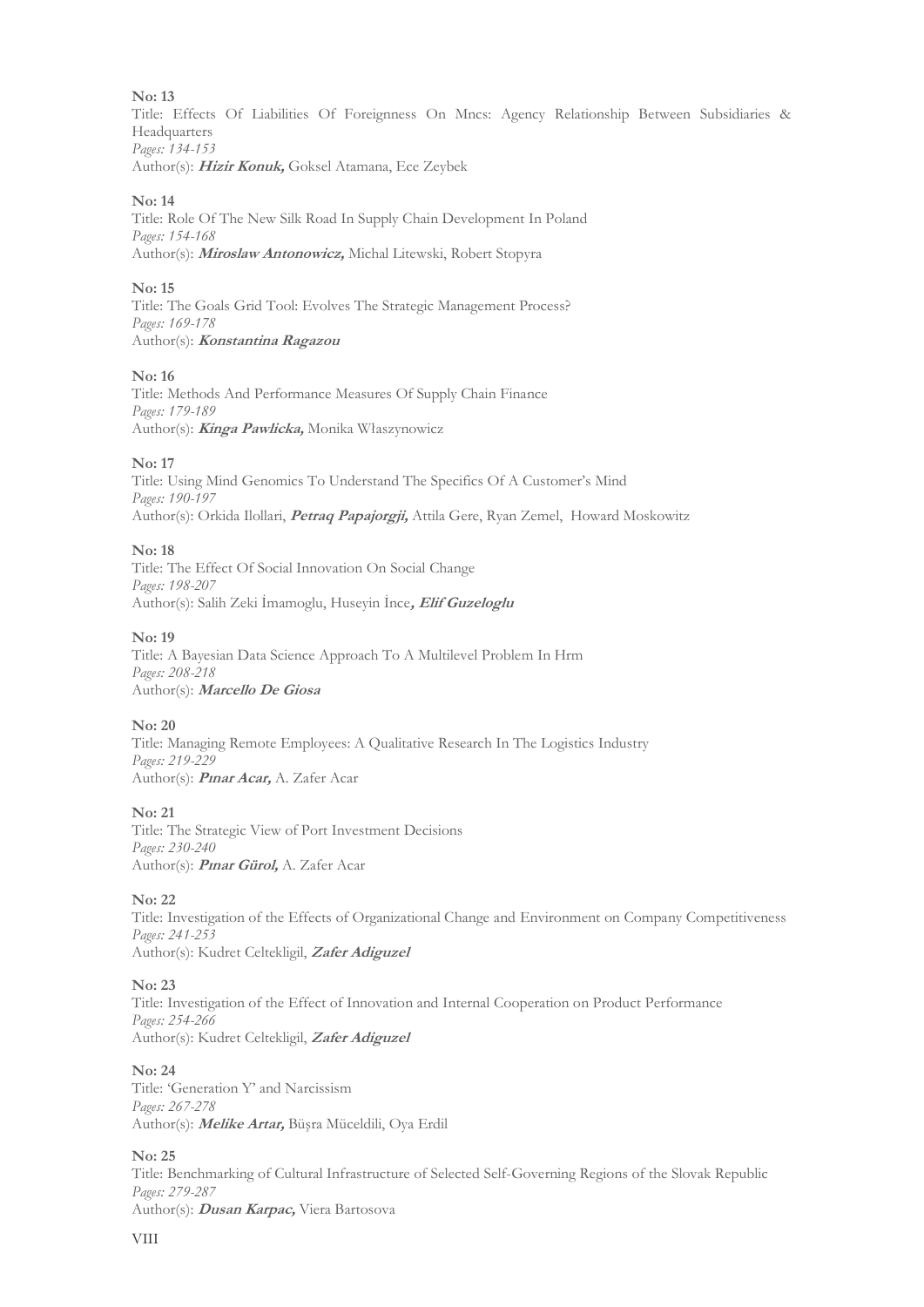**No: 26** Title: Financial Benchmarking as an Airline Competitiveness Assessment Tool *Pages: 288-298* Author(s): Natalia Kazakova, **Irina Kuzmina-Merlino**

#### **No: 27**

Title: Designing Strategy Dimension of the Organization Based on Big Data Analytics Capability *Pages: 299-309* Author(s): **Nasrullah Hazirbaba,** Murat Yalcintas

#### **No: 28**

Title: Happiness and Intention to Leave of Z Generation in terms of IHRP *Pages: 310-319* Author(s): Nihal Güler, **Pınar Acar**

#### **No: 29**

Title: Alternative Approaches to Business Cost Management in the Slovak Republic *Pages: 320-326* Author(s): **Oľga Poniščiaková**

#### **No: 30**

Title: Corporate identity in the context of strategic pricing of a company *Pages: 327-337* Author(s): **Veronika Paurova,** Dominika Moravcikova

#### **No: 31**

Title: Objective, Subjective Financial Literacy Influence on Cognitive Style and Financial Risk Perception *Pages: 338-345* Author(s): Selim Aren, **Ahmet Oğuz Akgüneş**

#### **No: 32**

Title: Crisis Management During the Arab Spring: Case of an Egyptian Company *Pages: 346-355* Author(s): **Sara Al-Fares,** Murat Yalcintas

#### **No: 33**

Title: Digital Smart Logistics. Managing Supply Chain 4.0: Concepts, Components and Strategic Perspective *Pages: 356-368* Author(s): **Maciej Szymczak**

#### **No: 34**

Title: Logistics centre – location and its significance for the city *Pages: 369-380* Author(s): Waldemar W. Budner, **Kinga Pawlicka**

#### **No: 35**

Title: Analysis of Planning Methods in the Slovak Enterprises *Pages: 381-388* Author(s): **Emilia Gresakova,** Darina Chlebikova

#### **No: 36**

Title: Modelling of Transport Processes in the Context of Network Structures *Pages: 389-401* Author(s): **Tomasz Szczepanik**

#### **No: 37**

Title: The Determinants of Entrepreneurial Intention of Employees in Turkey *Pages: 402-415* Author(s): **E. Serra Yurtkoru,** Deniz Elber Börü

#### **No: 38**

Title: Role of Narratives in Financial Decision Making from Perspective of Emotional Finance *Pages: 416-428* Author(s): Asiye Nur Dumanlı**, Selim Aren**